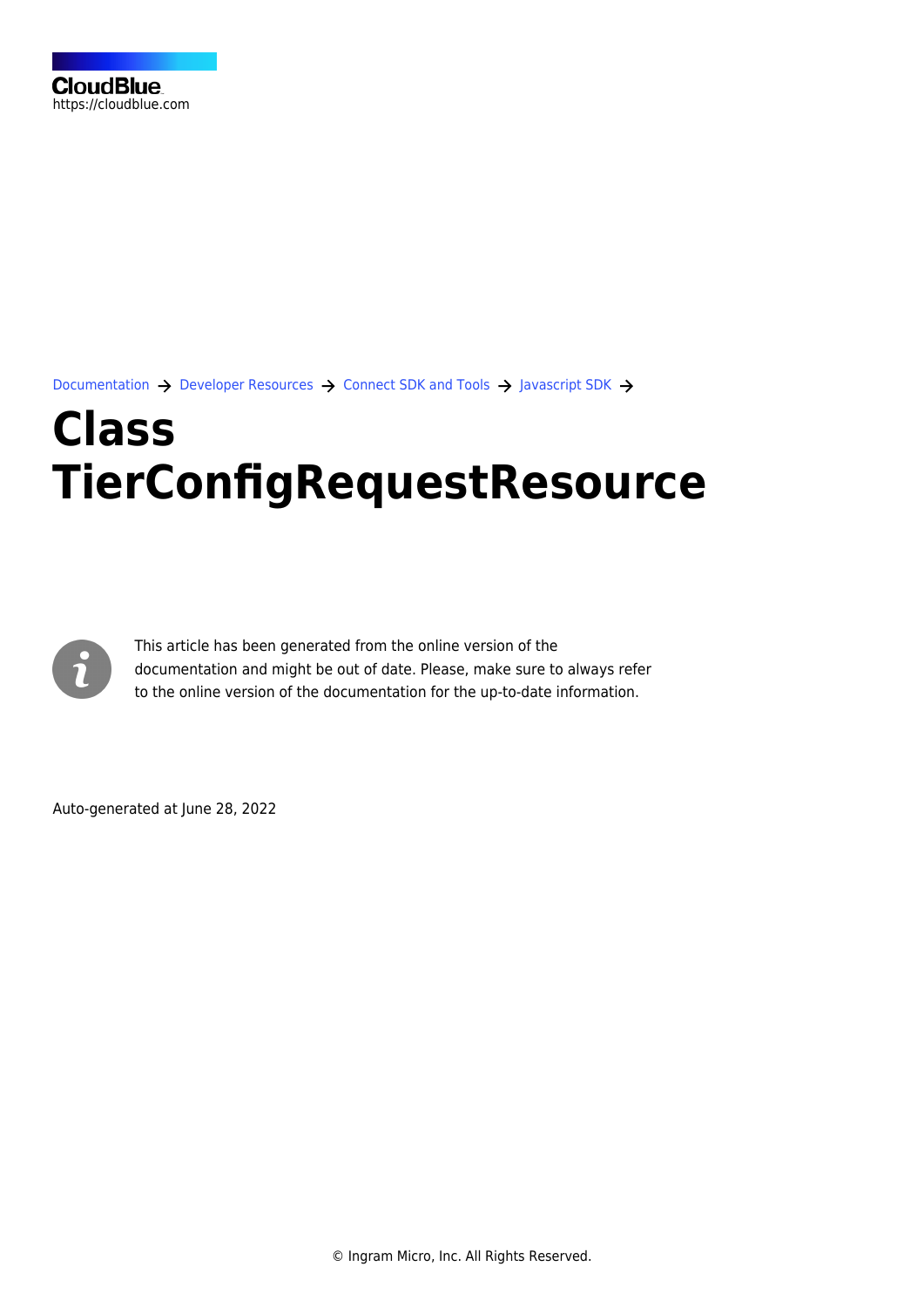

# <span id="page-1-0"></span>**TierConfigRequestResource ⇐ GenericResource**

The TierConfigRequestResource class provides methods to access the TierConfigRequest endpoint of the Cloud Blue Connect API.

**Kind**: global class **Extends**: GenericResource **Category**: Resources

- [TierConfigRequestResource](#page-1-0) ⇐ GenericResource
	- [new TierConfigRequestResource\(client\)](#page-1-1)
	- [.fail\(id, reason\)](#page-1-2)
	- [.inquire\(id\)](#page-1-3)
	- [.pending\(id\)](#page-2-0)
	- [.approve\(id, request\)](#page-2-1) ⇒ object

#### <span id="page-1-1"></span>**new TierConfigRequestResource(client)**

Creates a new instance of the TierConfigRequestResource class.

**Returns**: [TierConfigRequestResource](#page-1-0) – An instance of the TierConfigRequestResource class.

<span id="page-1-2"></span>

| <b>Param</b> | Type          | <b>Description</b>                      |
|--------------|---------------|-----------------------------------------|
| client       | ConnectClient | An instance of the ConnectClient class. |

# **tierConfigRequestResource.fail(id, reason)**

Changes the status of a TierConfigurationRequest to fail.

**Kind**: instance method of [TierConfigRequestResource](#page-1-0)

| <b>Param</b> | Tvpe   | <b>Description</b>                                                 |
|--------------|--------|--------------------------------------------------------------------|
| id           | strina | The unique identifier of the TierConfigurationRequest object.      |
| reason       | strina | The reason for which the TierConfigurationRequest has been failed. |

# <span id="page-1-3"></span>**tierConfigRequestResource.inquire(id)**

Changes the status of a TierConfigurationRequest to inquire. **Kind**: instance method of [TierConfigRequestResource](#page-1-0)